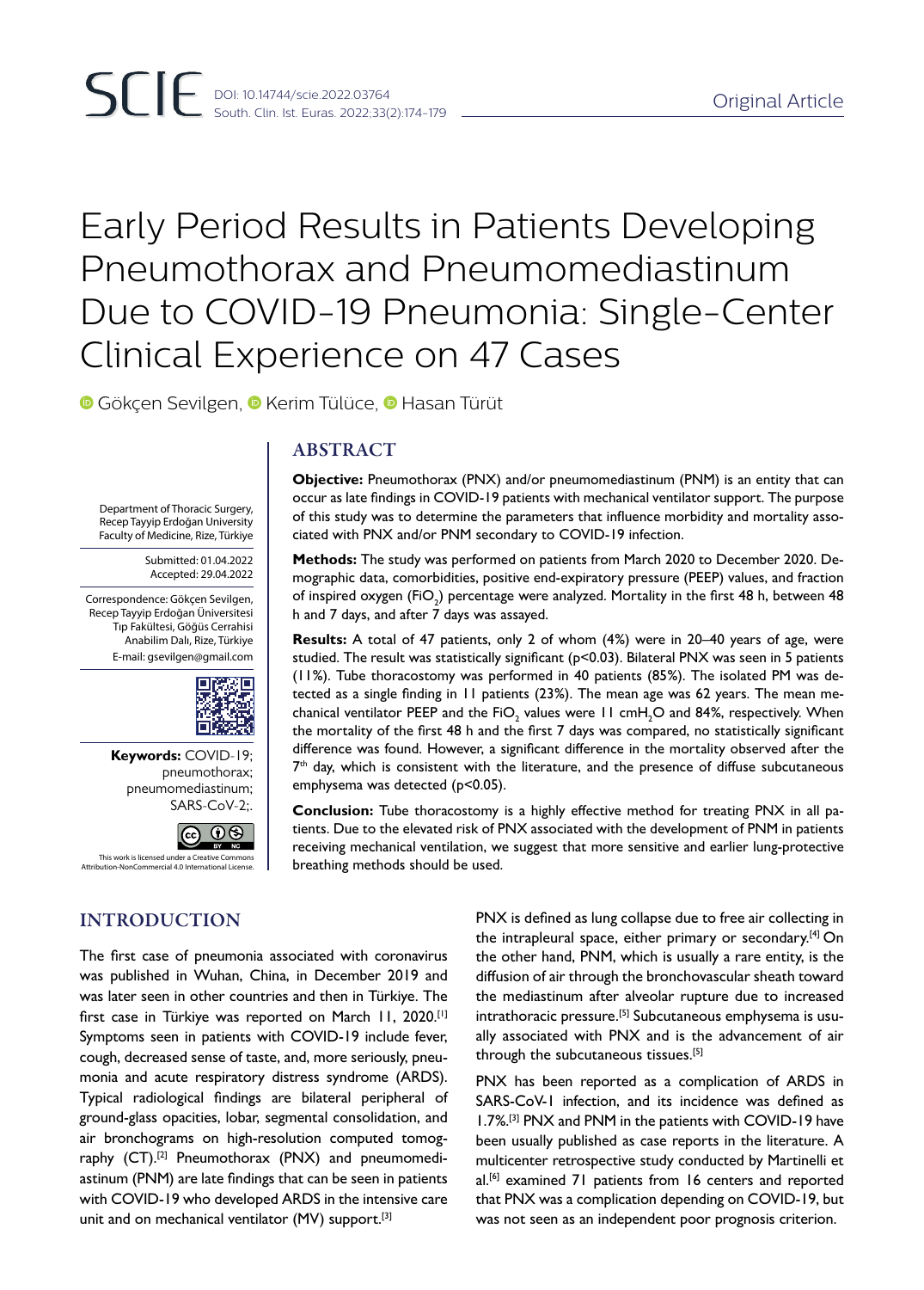In our study, we retrospectively analyzed patients with COVID-19 who were identified to have PNX and/or PNM were followed up and treated in our clinic and in the intensive care unit, emergency services, and pandemic services in different centers in our region. It was investigated whether the presence of PNX and PNM increased mortality and to what extent they affected the prognosis in these patients.

## MATERIALS AND METHODS

In this study, a total of 47 patients diagnosed with PNX and/or PNM secondary to COVID-19 pneumonia, detected in the intensive care unit for the COVID-19, emergency services, and COVID-19 clinics in different centers in our province and followed up and treated by our clinic in March–December 2020, were retrospectively analyzed. Tube thoracostomy and closed underwater drainage procedures were applied in patients with PNX. No valve system was used in closed drainage systems. A massive air leak was seen in 19 patients (40%), and an additional closed underwater drainage system was added depending on the first closed underwater drainage system. The patients with PNM in the intensive care unit were followed on MVs, the follow-ups were performed with the lowest possible PEEP and with bedside X-ray measurement, which we call the conservative method, taken every 8 h or immediately in case of respiratory deterioration. Although PNX was not detected in 36% (n=4) of 11 patients diagnosed with PNM, subcutaneous fascia opening and draining of subcutaneous emphysema with a thick granule were performed. PNX developed in 64% (n=7) of patients during follow-up, and tube thoracostomy was performed. As most of the patients were not suitable for thorax CT, the patients were followed up with portable chest X-rays, and thorax CT could be performed for suitable patients. Demographic data, physical examination, laboratory and radiological findings, comorbidities, treatment and follow-up methods, tube thoracostomy times, and COVID-19 combined nasal and pharyngeal swab samples of the patients were analyzed. Moreover, MV mode, positive end-expiratory pressure (PEEP) values, and fraction of inspired oxygen (FiO $_{\textrm{\tiny{2}}}$ ) percentage of patients who developed PNX and/or PNM when under follow-up with a MV in the intensive care unit for the COVID-19 were analyzed. Additionally, the factors affecting mortality in the first 48 h, between 48 h and 7 days, and after 7 days in these patients were also assayed.

#### Statistical analysis

Frequency distributions of the data are presented as numbers and percentages for categorical variables and as mean±standard deviation for continuous variables. The Chi-squared test and Fisher's exact test were used to evaluate the relationship between categorical variables. The distribution characteristics of continuous variables were evaluated using the Kolmogorov–Smirnov test, and as they did not show normal distribution, the Mann–Whitney U

test was used to evaluate the relationship between categorical variables. For all analyses, p<0.05 was considered statistically significant, and all statistical analyses were performed using SPSS 18.0 software.

### **RESULTS**

Of the 47 patients included in the present study, 8 were female (17%) and 39 were male (83%). Of these patients, only 2 patients (4%) were between the ages of 20 and 40 years and all of the other patients were over the age of 40 years (96%), and the result was statistically significant (p<0.03). Bilateral PNX was seen in 5 patients (11%). There were 29 active smokers (62%) and 7 patients (15%) had chronic obstructive pulmonary disease (COPD) and bullous emphysematous. In addition, it was found that 45% of the patients (n=21) had hypertension (Ht), 25% (n=12) had diabetes mellitus (DM), and 6.4% (n=3) had vitamin D (Vit-D) deficiency. Combined COVID-19 nasal and pharyngeal swab samples studied using the PCR method were found positive (81%) in 38 patients. Forty percent of the patients had a ground-glass appearance in the thorax CT (Table 1), 17% (n=8) of the COVID-19 patients diagnosed with PNX presented to the emergency service with the clinical presentation of PNX, while PNX was seen in 72% of the patients (n=34) who were followed in the intensive care unit. Isolated PNX was seen in 23 patients (49%), isolated PNM was seen in 11 patients (23%) with COVID-19 pneumonia, and no other radiological finding was ob-

| Table I.<br>COVID-19 and pneumothorax | Demographic and clinical data of patients with |  |  |  |  |
|---------------------------------------|------------------------------------------------|--|--|--|--|
|                                       | n=47 (100%)                                    |  |  |  |  |
| Age                                   |                                                |  |  |  |  |
| $20 - 40$                             | 2(4)                                           |  |  |  |  |
| $40 - 60$                             | 12(26)                                         |  |  |  |  |
| $60 - 70$                             | 12(26)                                         |  |  |  |  |
| >70                                   | 21(44)                                         |  |  |  |  |
| Sex                                   |                                                |  |  |  |  |
| Male                                  | 39 (83)                                        |  |  |  |  |
| Female                                | 8(17)                                          |  |  |  |  |
| Side                                  |                                                |  |  |  |  |
| Left                                  | 15(32)                                         |  |  |  |  |
| Right                                 | 32(68)                                         |  |  |  |  |
| <b>Bilateral</b>                      | 5(11)                                          |  |  |  |  |
| Smoking                               |                                                |  |  |  |  |
| No                                    | 18(38)                                         |  |  |  |  |
| Yes                                   | 29(62)                                         |  |  |  |  |
| Respiratory comorbidities             |                                                |  |  |  |  |
| COPD and bullous lung                 | 7 (15)                                         |  |  |  |  |
| Comorbidities                         |                                                |  |  |  |  |
| Hypertension                          | 21(45)                                         |  |  |  |  |
| Diabetes mellitus                     | 12(26)                                         |  |  |  |  |
| Vitamin D deficiency                  | 3(6)                                           |  |  |  |  |

COPD: Chronic obstructive pulmonary disease.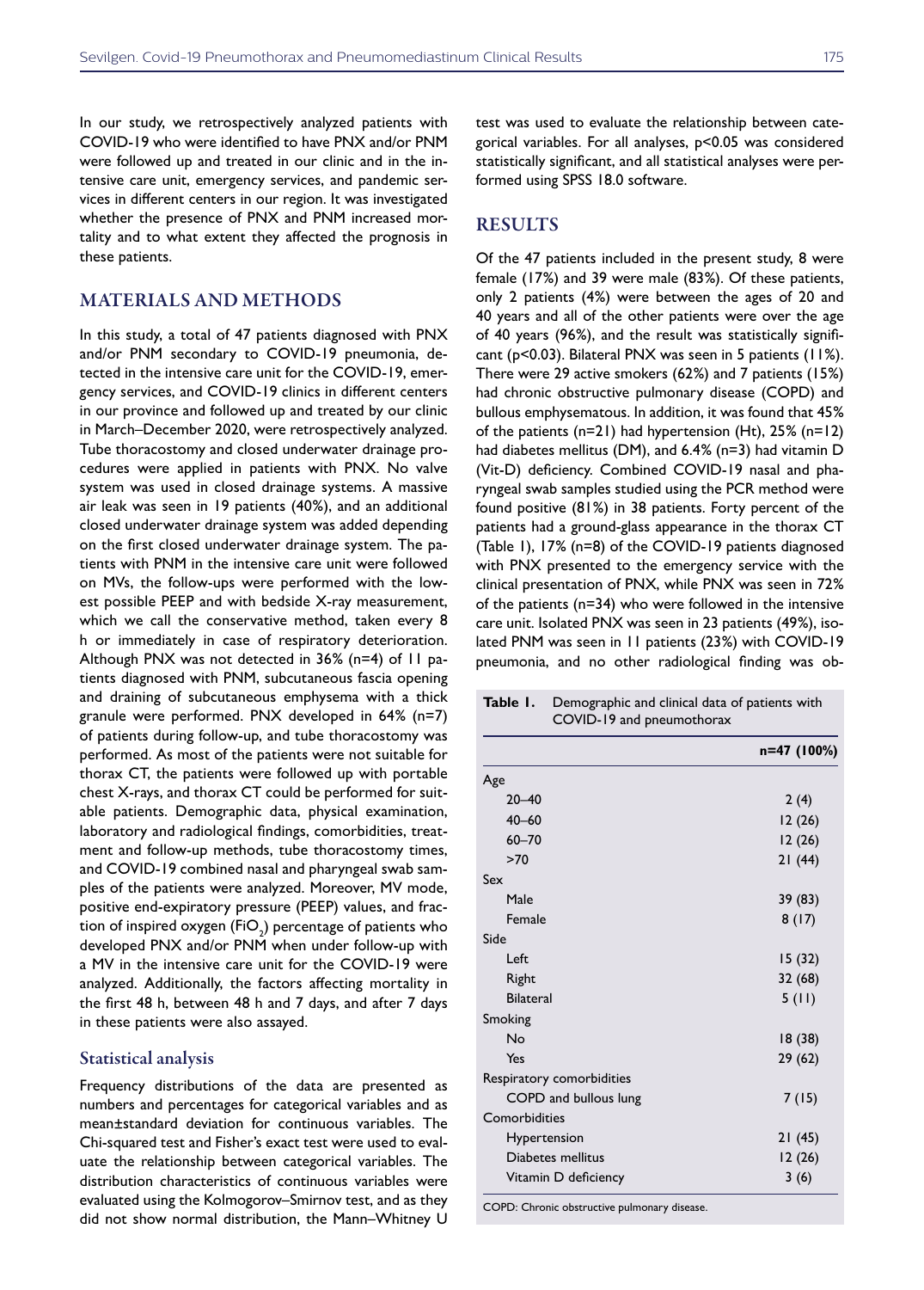| Table 2.             | Clinics and treatment methods of patients with<br>COVID-19 and pneumothorax |         |  |  |  |  |
|----------------------|-----------------------------------------------------------------------------|---------|--|--|--|--|
|                      |                                                                             | $n$ (%) |  |  |  |  |
| Clinics              |                                                                             |         |  |  |  |  |
|                      | <b>Emergency service</b>                                                    | 8(17)   |  |  |  |  |
|                      | COVID-19 service                                                            | 5(11)   |  |  |  |  |
|                      | COVID-19 intensive care unit                                                | 34 (72) |  |  |  |  |
| Radiological finding |                                                                             |         |  |  |  |  |
|                      | Isolated pneumothorax                                                       | 23 (49) |  |  |  |  |
|                      | Pneumomediastinum                                                           | 11(23)  |  |  |  |  |
|                      | Diffuse subcutaneous emphysema                                              | 22(47)  |  |  |  |  |
| Treatment            |                                                                             |         |  |  |  |  |
|                      | Tube thoracostomy                                                           | 40 (85) |  |  |  |  |
| Conservative         |                                                                             | 7 (15)  |  |  |  |  |

| <b>Table 3.</b> Comorbidity of patients who developed |
|-------------------------------------------------------|
| pneumothorax and pneumomediastinum in the             |
| COVID-19 intensive care unit                          |
|                                                       |

| Heart failure                   | n=34 (100%) |  |  |  |
|---------------------------------|-------------|--|--|--|
|                                 | (3)         |  |  |  |
| Cor pulmonale<br>(3)            |             |  |  |  |
| Atrial fibrillation<br>2(6)     |             |  |  |  |
| 3(9)<br>Coronary artery disease |             |  |  |  |
| (3)<br>Malignancy               |             |  |  |  |
| Vitamin D deficiency<br>2(6)    |             |  |  |  |

served. Diffuse subcutaneous emphysema was detected in 22 patients (47%) (Table 2).

Tube thoracostomy was performed in 40 (85%) COVID-19 patients who were followed up depending on PNX and PNM, while the other 7 patients were followed up conservatively. Isolated PNM was detected as a single finding in 11 patients (31%) followed up due to PNX in the COVID-19 intensive care unit. The PNM patients, 6 had Ht (55%), 3 had DM (27%), 1 had COPD (9%), and 6 had smoking (55%), and Vit-D deficiency was observed in 6% (Table 3). All of these patients were under follow-up with a MV, and no patient underwent extracorporeal membrane oxygenation. Additionally, PCR positivity was observed in 9 patients (82%), radiological ground glass appearance was determined in 4 patients (36%), and ARDS was found in 3 patients. All of them had diffuse subcutaneous emphysema, the mean age was 62 years, the mean MV PEEP value was 11 cm $H_2O$ , and the mean  $FiO_2$  was calculated to be 84%. Accordingly, mean age, PEEP, and FiO $_2$  values are shown in Table 4. Tube thoracostomy was performed in 7 patients (64%) due to the development of PNX during their followup, while 4 patients (36%) were followed conservatively by changing ventilator PEEP and tidal volume settings.

When the mortality rates for first 48 h and 7 days were compared, it was shown that no statistically significant differences were observed. However, a significant differ-

| <b>Comorbidities</b>                | $n=11(100%)$ |
|-------------------------------------|--------------|
| Age                                 |              |
| $20 - 40$                           | 0            |
| $40 - 60$                           | 3(27)        |
| $60 - 70$                           | 3(27)        |
| >70                                 | 5(45)        |
| Sex                                 |              |
| Female                              | 2(18)        |
| Breathing mode                      |              |
| Spontaneous                         | $\Omega$     |
| <b>NIMV</b>                         | $\Omega$     |
| Intubated                           | 11(100)      |
| Pneumothorax                        |              |
| Yes                                 | 7(64)        |
| No                                  | 4(36)        |
| Tube thoracostomy                   | 7(64)        |
| Ground-glass opacity                | 4(36)        |
| <b>ARDS</b>                         | 3(27)        |
| PEEP (mean) (cm $H$ <sub>2</sub> O) | $11(5-16)$   |
| $FiO2$ (mean)                       | 84% (40-100) |
| Mortality                           | 9(82)        |

**Table 4.** Clinical features of COVID-19 patients with

pneumomediastinum

NIMV: Noninvasive mechanical ventilation; ARDS: Acute respiratory distress syndrome; PEEP: Positive end-expiratory pressure.

ence was found in the mortality after  $7$  days ( $p$ <0.05). The univariate analyses showed no significant change in the ground glass appearance, HT, DM, COPD, smoking, PNM, follow-up with a MV, and treatment approach (as a conservative approach and tube thoracostomy). On the other hand, PCR positivity was found to be significant in the first 7 days of mortality (p<0.05). Vit-D deficiency was detected in the patients with mortality after 7 days  $(p=0.05)$ .

When patients with PNX in the intensive care unit for the COVID-19 and COVID-19 services were compared, there was no significant difference in mortality in the first 48 h and the first 7 days. However, mortality after 7 days was found to be statistically significant (p<0.05). In addition, diffuse subcutaneous emphysema was also statistically significant in mortality after 7 days (p<0.05) (Table 5).

Mortality was observed in 82% of the COVID-19 patients who developed PNM (n=9), and all of these patients were under follow-up with a MV. Their mean MV PEEP value was 11±3.4 cmH<sub>2</sub>O, the mean value for FiO<sub>2</sub> of these patients was calculated as 84%±23.5%. The mortality in the first 48 h was 9.1%, while 8% in the patients without PNM, and it was not statistically significant (p=0.937). While the first 7-day mortality rate was 27.3%, the mortality after the 7<sup>th</sup> day was 54.5%, and this difference was not found to be statistically significant (p>0.05). When the mean MV PEEP and  $FIO_2$  values of patients with and without PNM were compared, no statistically significant difference was found (p=0.478).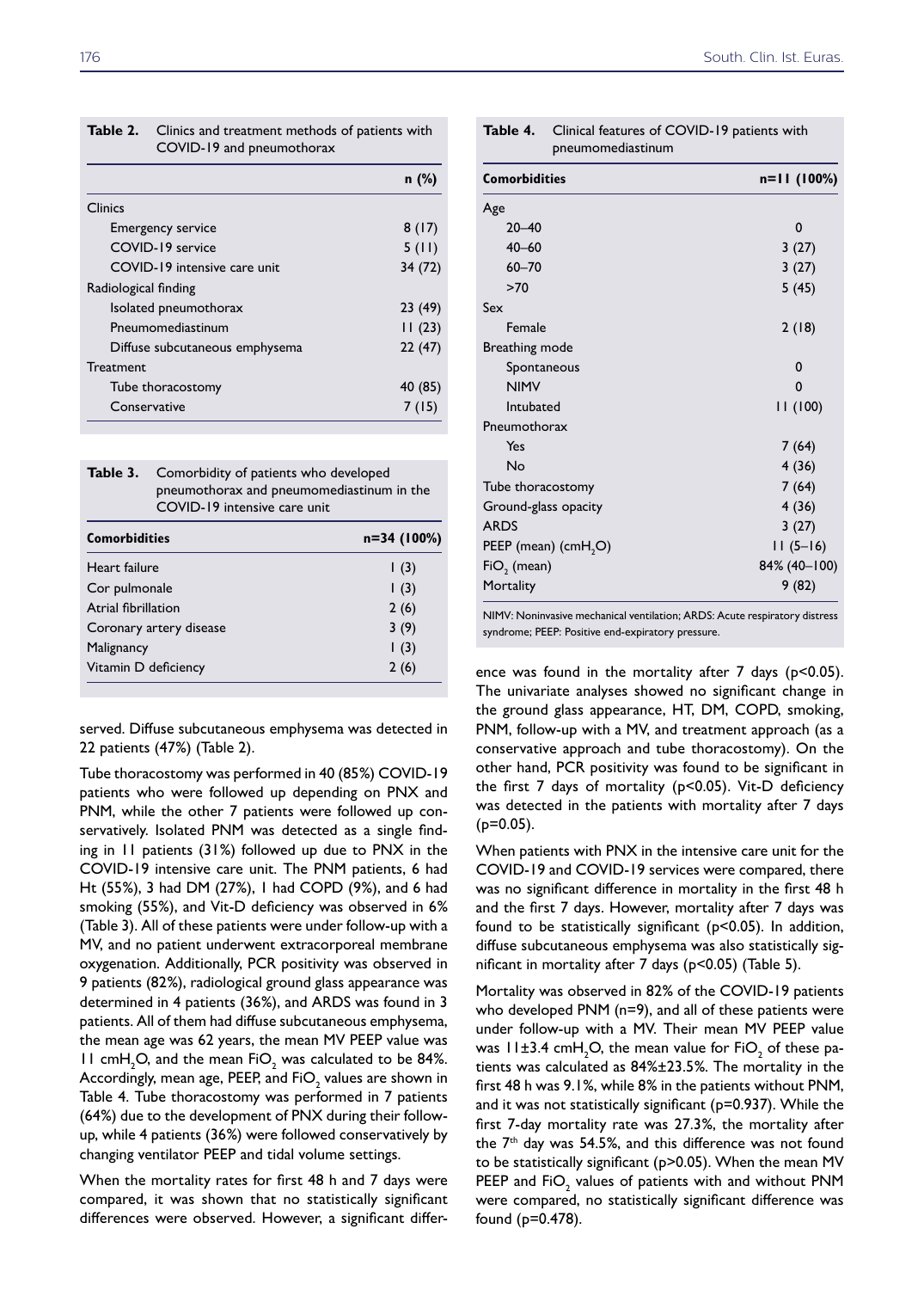|                                        | Mortality in the first<br>48 h $(n=4)$ |       |      | Mortality in the first<br>7 days $(n=13)$ |                 |      | Mortality after<br>7 days $(n=18)$ |                 |      |
|----------------------------------------|----------------------------------------|-------|------|-------------------------------------------|-----------------|------|------------------------------------|-----------------|------|
|                                        | Yes, n (%)                             | No, n | p    | Yes, $n$ $%$                              | No, n           | p    | Yes, n (%)                         | No, n           | p    |
| COVID-19 intensive                     | 4(100)                                 | 30    | 0.56 | 12 (92)                                   | 22              | 0.14 | 17 (94)                            | 17              | 0.03 |
| care unit (34-77%)                     |                                        |       |      |                                           |                 |      |                                    |                 |      |
| COVID-19 Service (13-23%)              | 0                                      | 13    | 0.56 | 1(7.7)                                    | 12              | 0.14 | 1(5.6)                             | 12              | 0.03 |
| Groundglass appearance (18-38%)        | 0                                      | 8     | 0.28 | 4(31)                                     | 4               | 0.73 | 7(39)                              | $\mathbf{H}$    | 0.94 |
| PCRpositivity (38-81%)                 | 4(100)                                 | 34    | 0.57 | 13(100)                                   | 25              | 0.04 | 15(83)                             | 23              | 1.00 |
| Hypertension (21-45%)                  | 3(75)                                  | 8     | 0.31 | 6(46)                                     | 15              | 0.90 | 9(50)                              | 12              | 0.56 |
| Diabetes mellitus (12-26%)             | 2(50)                                  | 10    | 0.26 | 5(39)                                     | 7               | 0.26 | 3(17)                              | 9               | 0.32 |
| COPD (7-15%)                           | 1(25)                                  | 6     | 0.48 | 1(8)                                      | 6               | 0.65 | 4(22)                              | 3               | 0.40 |
| Vitamin D deficiency (3-6%)            | 0                                      | 3     | 1.00 | $\mathbf{0}$                              | 3               | 0.55 | 3(17)                              | $\mathbf 0$     | 0.05 |
| Smoking (29-62%)                       | 1(25)                                  | 28    | 0.15 | 7(54)                                     | 22              | 0.52 | 12(67)                             | 17              | 0.58 |
| Diffuse subcutaneous                   | 2(50)                                  | 22    | 1.0  | 7(54)                                     | 17              | 0.81 | 13(72)                             | $\mathbf{H}$    | 0.02 |
| emphysema (24-51%)                     |                                        |       |      |                                           |                 |      |                                    |                 |      |
| Isolated pneumomediastinum (11-23%)    | 1(25)                                  | 10    | 1.0  | 3(23)                                     | 8               | 1.0  | 6(33)                              | 5               | 0.29 |
| ECMO (3-6%)                            | $\Omega$                               | 3     | 1.0  | 0                                         | 3               | 0.55 | 3(17)                              | $\mathbf 0$     | 0.05 |
| Mechanical ventilation (30–64%)        | 4(100)                                 | 26    | 0.28 | 10(77)                                    | 20              | 0.32 | 14(78)                             | 16              | 0.11 |
| Conservative treatment (7-15%)         | 1(25)                                  | 6     | 0.48 | 3(23)                                     | $\overline{4}$  | 0.37 | 1(6)                               | 6               | 0.22 |
| Tube thoracostomy (41-87%)             | 3(75)                                  | 38    | 0.43 | 10(77)                                    | 31              | 0.32 | 17(94)                             | 24              | 0.38 |
| Pneumothorax as first finding (12-26%) | 0                                      | 12    | 0.55 | 2(15)                                     | $\overline{10}$ | 0.46 | 2(11)                              | $\overline{10}$ | 0.09 |

**Table 5.** Multivariate analysis of mortality in the COVID-19 patients who developed pneumothorax and/or pneumomediastinum(significance values were bold)

COPD: Chronic obstructive pulmonary disease; ECMO: Extracorporeal membrane oxygenation.

## DISCUSSION

In the literature, it is stated that PNX is a common complication of COVID-19 pneumonia and is seen in 5.9% of patients connected to positive-pressure ventilation. [2] Sihoe et al.<sup>[3]</sup> reported that the incidence of PNX was 1.7% in patients with severe acute respiratory syndrome (SARS), and PNX was seen as a late complication in these patients. Martinelli et al.<sup>[6]</sup> showed that PNX was also seen in nonintubated patients with COVID-19, and it may be associated with COVID-19.

In the literature, lung parenchymal cyst formation, which is seen radiologically as a result of ARDS due to SARS, is shown to be the result of ischemic lung parenchymal damage and inflammation.<sup>[7]</sup> Bellini et al.<sup>[8]</sup> had previously shown that microvessel inflammation and capillary wall thickening have an important role in the pathogenesis of the disease in patients with COVID-19 virus infection. Aiolfi et al.[9] also observed edema, protein-rich exudate, vascular congestion, and inflammatory changes in the pathology of the disease in case of lung involvement from COVID-19. Therefore, overinflation of the lungs induced by MV and high PEEP in COVID-19 pneumonia may lead to alveolar and/or bleb rupture in fibrotic and hypoplastic lungs and may complicate the treatment of PNX.

In our study, PNX and/or PNM was seen in a total of 47 patients with COVID-19, 83% of them were male, 96% of them were over 40 years of age, and it was found to be statistically significant (p<0.05). Of the patients, 72%

(n=34) were in the intensive care unit, and clinical presentation was detected as spontaneous PNX in 8 patients (17%). COVID-19 pneumonia, a lung disease that causes secondary PNX, suggests the possibility of being predisposing, the literature supports it in this direction.<sup>[10]</sup>

Martinelli et al.<sup>[6]</sup> stated that none of the patients with COVID-19 who developed PNX were operated on due to the high risk of anesthesia and infection. Bellini et al.[8] reported that the first two cases of COVID-19 pneumonia developed spontaneous and recurrent PNX, which they treated surgically. They also stated that the atelectasis areas did not re-expand during pulmonary re-ventilation, and this was due to the loss of parenchymal compliance despite the use of positive pressure air flows.[8] Additionally, they suggested that, although rarely, COVID-19 may present with PNX, and surgical treatment methods can be performed safely and effectively in these patients.<sup>[8]</sup> In our study, tube thoracostomy was sufficient for 85% of the patients, and the conservative approach was used in 7 patients. No operation was performed on any patient. The reason for this is that these patients did not live long enough to develop prolonged air leak, which is the most common indication for the operation of PNX. Otherwise, we believe that COVID-19 does not pose any risk in terms of operation in PNX patients.

PNM is not very common in viral pneumonias, but it has been reported in the literature that PNM may be associated with ARDS.<sup>[11-14]</sup> In its pathophysiology, alveolar rupture causes air accumulation in the interstitium, which cir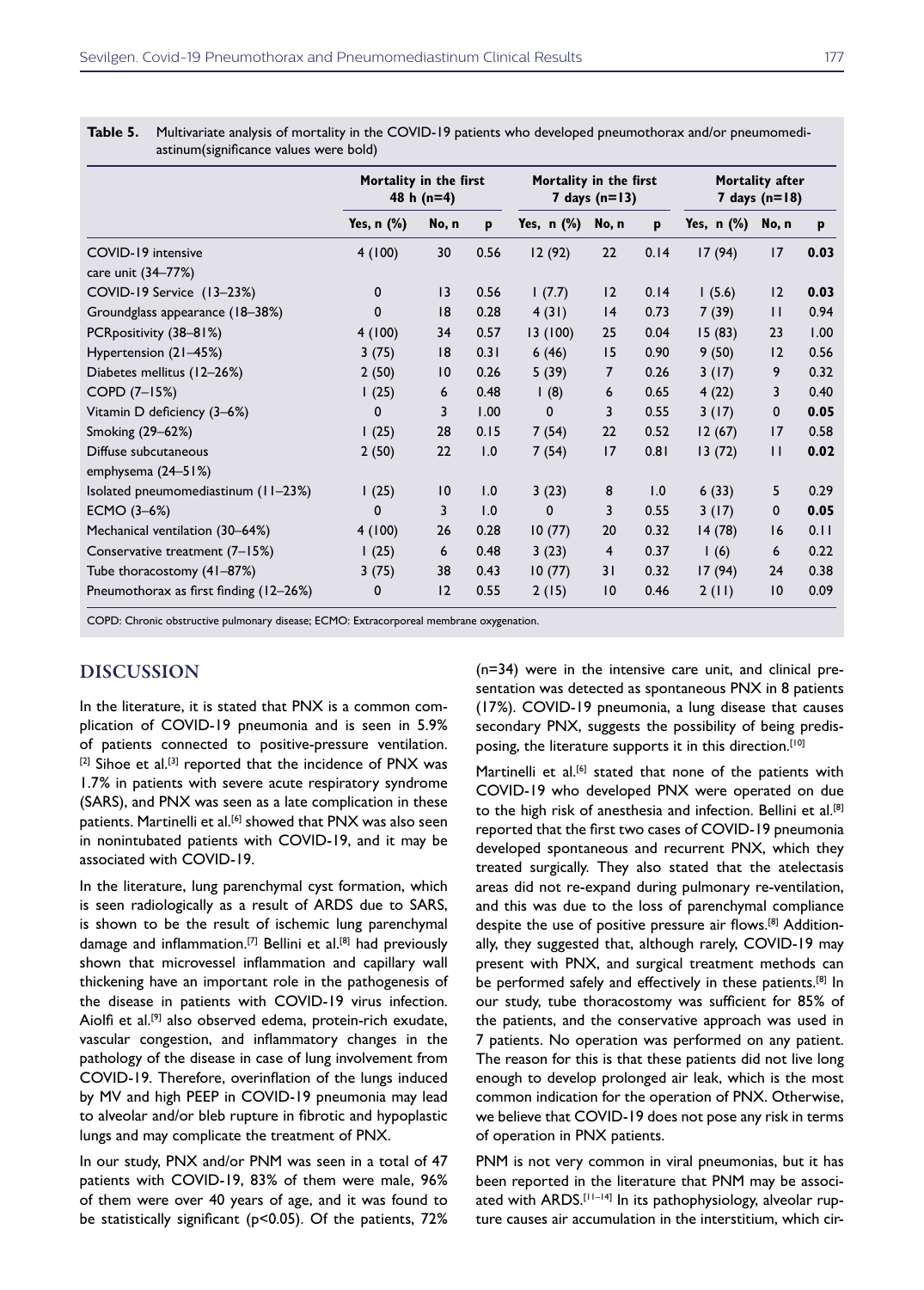culates centripetally from the venous sheaths to the hilum and mediastinum (Macklin effect). The reason for this was the pressure in the mediastinum is lower than that in the lung periphery.<sup>[12]</sup> The most common predisposing factor is asthma (8%-39%),<sup>[12]</sup> and thorax CT is the gold standard method for diagnosis.[15] Although it is a benign condition, the underlying lung disease can lead to the development of PNM and complicate the disease, and also the development of PNX and the coexistence of COVID-19 be life-threatening.<sup>[10]</sup> Mohan and Tauseen had shown that the development of PNM in COVID-19 infection is an indicator of the worsening of the disease.<sup>[16]</sup> In our study, the number of patients who developed PNM was 11, and all of them were followed with a MV. PNX developed in 64% (n=7) of these patients during their follow-up who underwent tube thoracostomy. Mortality was observed in 82% of COVID-19 patients who developed PNM. As a result of the comparison of the PEEP and FiO $_{\textrm{\tiny{2}}}$  values, which are the ventilator parameters of intensive care, no significant change was observed (p=0.478). Accordingly, we foresee that earlier application of neuromuscular blocking agents may be a factor to prevent the development of PNM.

It has been stated in the literature that the development of PNX during coronavirus infection is an important prognostic factor.[10,15] In addition, it has been reported that the incidence of PNX is about 1% and that two-thirds of these patients can survive. Over 70 years of age and the presence of acidosis are poor prognostic factors during COVID-19 infection.[10] The incidence of PNX and PNM was reported to be 15% in patients followed up with a MV in the intensive care units, and it was also stated that the mortality risk was clearly higher.<sup>[10]</sup> McGuinness et al.<sup>[10]</sup> revealed that the frequency of PNX and PNM were 9% and 10%, respectively, and showed in multinomial regression analyses that it was closely associated with barotrauma and associated with mortality. In the postmortem evaluation of 10 patients with COVID-19, acute and organized diffuse alveolar damage and resistant virus in the respiratory tract were detected histopathologically and were stated as the cause of death.[13] Factors such as ground-glass appearance, HT, DM, COPD, smoking, PNM occurring, MV, conservative approach, and tube thoracostomy, which are among the parameters that we think may be associated with mortality in our series, were not found to be statistically significant. PCR positivity was found to be significant in the first 7-day mortality (p<0.05). Vit-D deficiency was prominent in mortality after the  $7<sup>th</sup>$  day (p=0.05). Although this is predicted to be statistically significant, we think that it can be demonstrated by studies with a high population. In mortality analysis, there was no significant difference in mortality rates of patients who developed PNX and/or PNM in the first 48 h and first 7 days, while a statistically significant difference was found in mortality rates after the 7<sup>th</sup> day and in the diffuse subcutaneous emphysema (p<0.05).

In conclusion, PNX and/or PNM, which can be seen as a complication of COVID-19 in patients followed up with a MV in the intensive care units, may develop due to high PEEP used during ventilation as well as hypoxia. Drainage and resorption can be achieved with tube thoracostomy and adjustment of PEEP pressures, and standard treatment methods usually can be sufficient. In our study, the development of PNX and/or PNM during the course of COVID-19 infection in mortality especially after the 7<sup>th</sup> day was statistically significant and compatible with the literature. We have experienced that tube thoracostomy is a highly adequate form of treatment in COVID-19 patients with PNX followed in the service conditions. As the development of PNM is a high risk for PNX in patients on MVs, more sensitive and lung-protective ventilation strategies should be applied to these patients.

#### Ethics Committee Approval

This study approved by the Recep Tayyip Erdoğan University Faculty of Medicine Non-Interventional Clinical Research Ethics Committee (Date: 18.02.2021, Decision No: 2021/37).

Informed Consent

Retrospective study.

Peer-review

Internally peer-reviewed.

Authorship Contributions

Concept: G.S., K.T., H.T.; Design: G.S., K.T., H.T.; Supervision: G.S., K.T., H.T.; Data: G.S.; Analysis: G.S.; Literature search: G.S., H.T.; Writing: G.S., H.T.; Critical revision: G.S., H.T.

#### Conflict of Interest

None declared.

#### REFERENCES

- 1. T.C. Sağlık Bakanlığı Covid-19 bilgilendirme platformu. Available at: https://covid19. saglik.gov.tr. Accessed May 11, 2022.
- 2. Yao W, Wang T, Jiang B, Gao F, Wang L, Zheng H, et al. Emergency tracheal intubation in 202 patients with COVID-19 in Wuhan, China: lessons learnt and international expert recommendations. Br J Anaesth 2020;125:e28–e37.
- 3. Sihoe AD, Wong RH, Lee AT, Lau LS, Leung NY, Law KI, et al. Severe acute respiratory syndrome complicated by spontaneous pneumothorax. Chest 2004;125:2345–51. [\[CrossRef \]](https://doi.org/10.1378/chest.125.6.2345)
- 4. Light RW. Management of spontaneous pneumothorax. Am Rev Respir Dis 1993;148:245–[8. \[CrossRef \]](https://doi.org/10.1164/ajrccm/148.1.245)
- 5. Macklin MT, Macklin CC. Malignant interstitial emphysema of the lungs and mediastinum as an important occult complication in many respiratory diseases and other conditions: interpretation of the clinical literature in the light of laboratory experiment. Medicine 1944;23:281–358. [\[CrossRef \]](https://doi.org/10.1097/00005792-194412000-00001)
- 6. Martinelli AW, Ingle T, Newman J, Nadeem I, Jackson K, Lane ND, et al. COVID-19 and pneumothorax: a multicentre retrospective case series. Eur Respir J 2020;56:2002697[. \[CrossRef \]](https://doi.org/10.1183/13993003.02697-2020)
- 7. Joynt GM, Antonio GE, Lam P, Wong KT, Li T, Gomersall CD, et al. Late-stage adult respiratory distress syndrome caused by severe acute respiratory syndrome: abnormal findings at thin-section CT. Radiology 2004;230:339–[46. \[CrossRef \]](https://doi.org/10.1148/radiol.2303030894)
- 8. Bellini R, Salandini MC, Cuttin S, Mauro S, Scarpazza P, Cotsoglou C. Spontaneous pneumothorax as unusual presenting symptom of